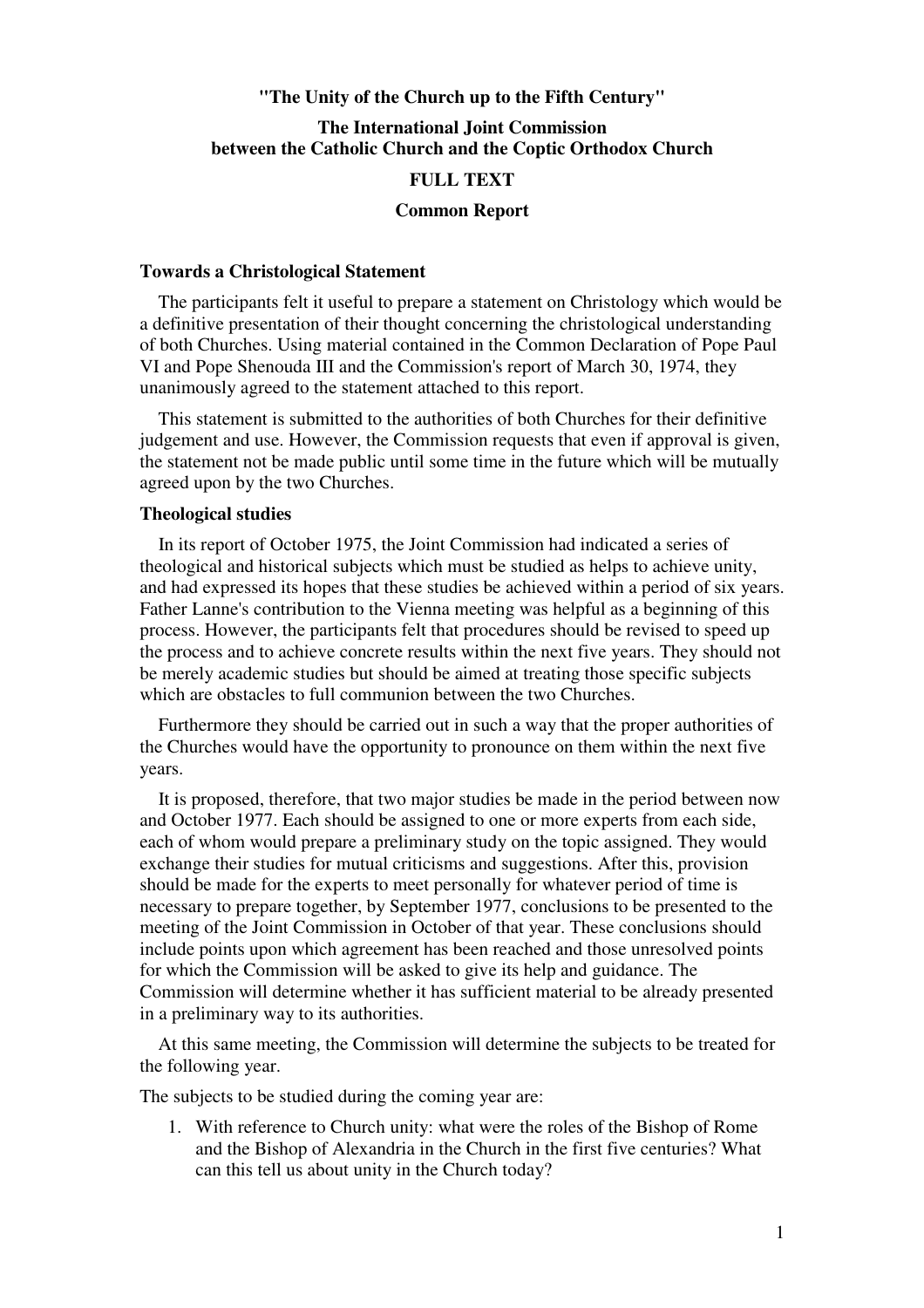2. With reference to Councils of the Church: What are the doctrinal and dogmatic points to be found in councils which have not been shared by the Catholic and Coptic Orthodox Churches. Are these acceptable? How can points of disagreement be resolved? How can a Church which has celebrated many councils be in communion with one which has not shared these councils? How much are the canons and anathemas of earlier councils binding today?

The experts who are to treat these subjects will be chosen by the end of October 1976.

### **Concerns and proposals about pastoral problems**

 The Coptic Orthodox participants informed the meeting that during the proposed period of five years of study and cooperation, they are hesitant to inform people of the work being done or the results achieved. They feel that this could be used against them, especially among the simple faithful, to foster proselytism or expansion among them.

 The Coptic Orthodox therefore proposed a series of actions to be taken or promoted by the Catholic authorities concerned in various areas of religious, pastoral, educational and social work as well as in the areas of the use of Church resources and structures. It was made clear that they were for a transitional period of five years, that they were not directed at the ordinary pastoral activities of the Catholic Church in favor of its own faithful and that their purpose was to create an atmosphere in which the projected common studies and activities during the next five years would be able to achieve significant results, aiming towards full communion.

 It was agreed that no ecumenical activities between our Churches should be used to create confusion in the minds of the faithful or open the way to the expansion of the Catholic Church at the expense of the Coptic Orthodox. Anything of this kind would be opposed to what Pope Paul VI expressed to the Coptic Orthodox delegation in Rome in St. Peter's Basilica on May 6th, 1973 and in the Common Declaration signed by Pope Paul VI and Pope Shenouda III on May 10th of the same year.

 It was therefore agreed by the commission that the following recommendations be submitted to the authorities of the Catholic Church for their approval and action:

The authorities of the Catholic Church who are concerned direct the religious and pastoral activities of missionaries towards service of the religious and pastoral needs of the Orthodox Church.

Through contacts with Orthodox Church authorities, institutions involved in the educational and social activities of Catholic missions invite Orthodox to be members of board or other agencies which plan and administer these services.

The Catholic authorities authorize the local Joint Committee to examine existing social projects conducted by missionaries in regions where all, or almost all Christians are Orthodox, to see what can be conducted by the Orthodox or what could better be conducted under joint auspices, and to recommend to the authorities the proper action to be taken.

Orthodox projects should be considered among the programs supported by Catholic international agencies.

To help train Coptic Orthodox workers to run specific projects, a joint training institute should be established.